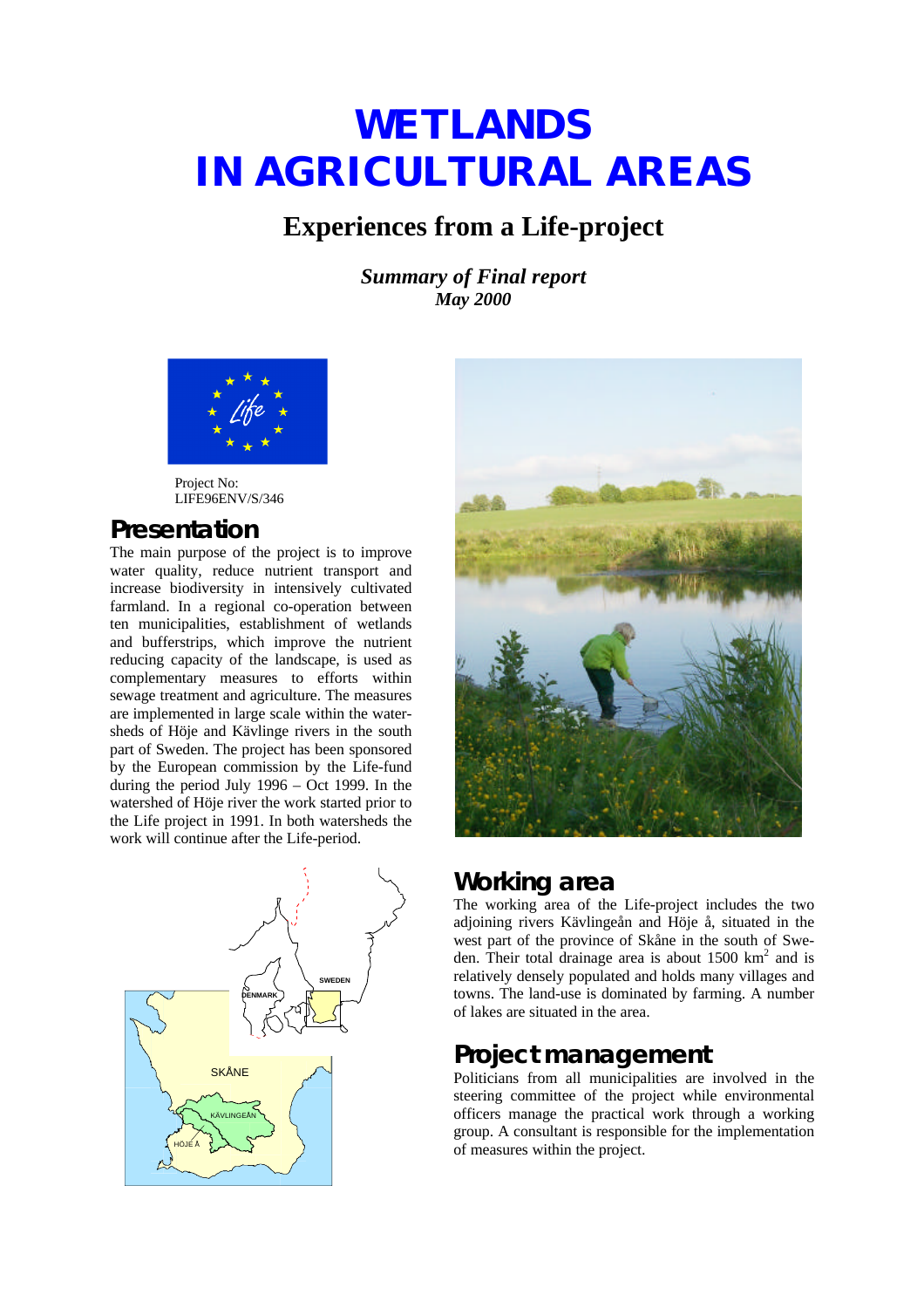## **New wetlands**

During the project period 65 wetlands with a total area of 74 ha have been constructed. Regarding the location of the wetlands, priority has been given to areas with a high nutrient concentration in the water and with impoverished biological diversity. The size of the constructions range between 0.2 and 6.1 ha with an average size of 1.1 ha. Buffer-strips, a non-cultivated area with a permanent vegetation of grass, herbs and bushes (see picture to the right), have been established and prepared along 59 km (36 ha) of the streams. Buffer-strips have priority where the risk of erosion and surface run-off is great, along streams with intensively used farmland in close connection to open water and along stretches with a need of recreational areas.



#### **Recommendations /general characteristics of the constructed wetlands**



Every wetland constructed within the project is unique and its shape depends on the main purpose and the situation at the specific site.

A varied outer **shape** of a wetland resulting in a long shoreline is promoted, but often restricted by the limited area of land available for pond/wetland construction. To imitate the qualities of natural wetlands, smooth, variable and not too steep **slopes** (1:4-1:20) are aimed at. The **depth** is varied with alternating deep (1.5-2.0 m) and shallow (0.3-

0.5 m) sections that promote sedimentation as well as denitrification. Large areas with shallow water  $( $0.4$  m) are rarely constructed, due to the risk of$ rapid over-growth. However, with grazing cattle available, a few successful shallow wetlands have been fulfilled.

**The inlet /outlet** may be constructed as an open ditch, pipe, adjustable culvert or a dam. The use of other technical solutions with artificial materials is minimised but in some cases necessary to solve problems such as leakage, erosion or regulation of water levels.

In order to achieve a sufficient hydrological load on the ponds/wetlands, a certain **drainage area /size** is recommended. A minimum of 75-100 ha agricultural land should be drained to each wetland, and the size of the wetland area should not exceed 0.5 - 1% of the drainage area. Ponds constructed for **irrigation** normally hold a larger volume of water than other ponds. The water is collected during high flow in wintertime and used during dry periods in summer time. A smaller part of the water (corresponding to low flow), from upstream areas, continuously passes by the pond and thereby the irrigation can be carried out without a negative effect on downstream areas during low flow periods.

The shape, depth and localisation of inlets and outlets may be used to make the **water circulate,** in order to optimise the nutrient reduction. Moreover, the shape of the wetland and the establishment of **plants and vegetation** should as far as possible imitate the qualities of natural wetlands, in order to promote biological variation.

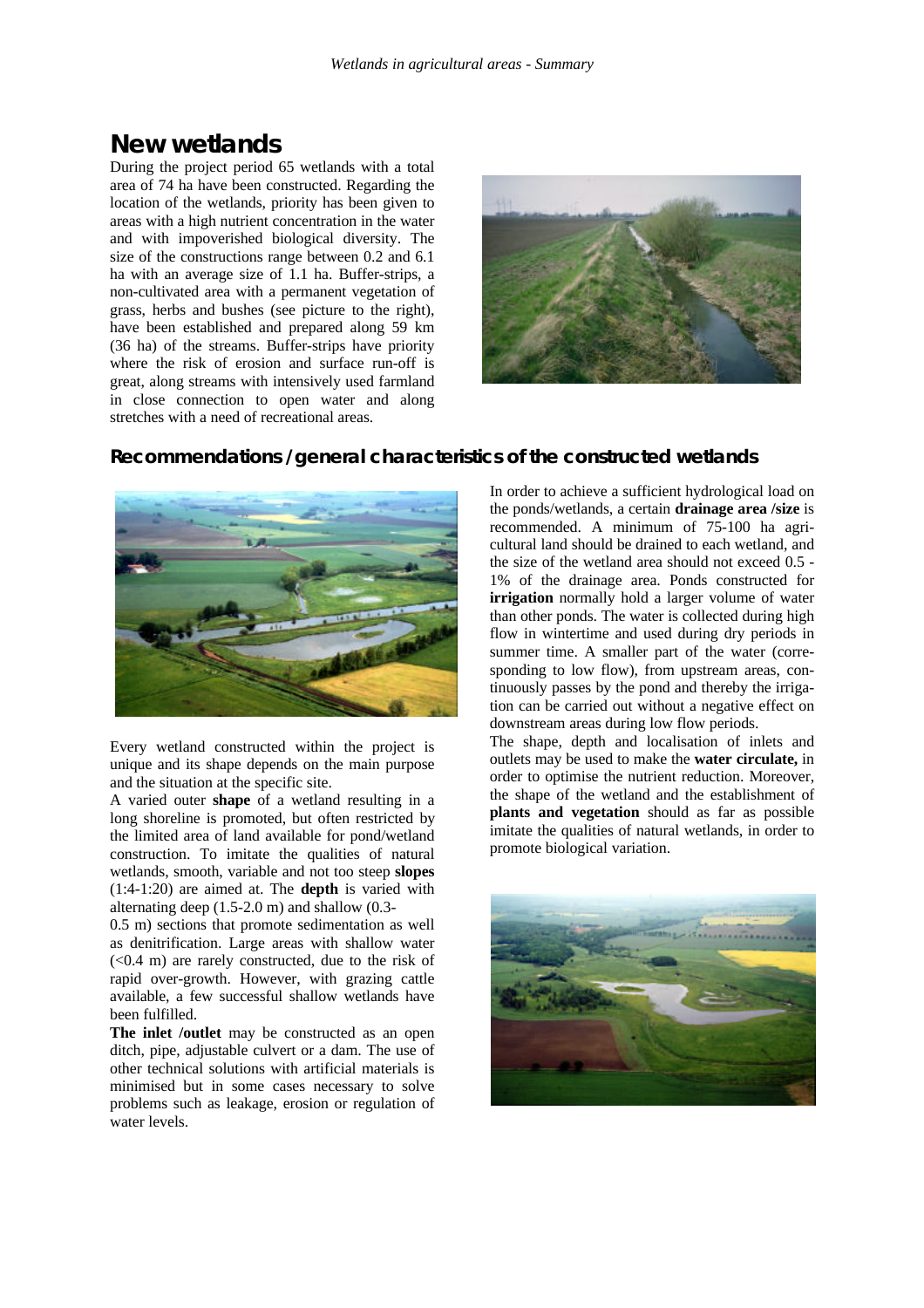

## **Environmental benefits**

Studies of nutrient retention in four of the wetlands indicate that wetlands are effective nutrient traps. Depending on nutrient load the reduction capacity varies in the different wetlands. The nitrogen reduction ranges between 400 and 4000 kg/ hectare and year, with a mean of 1700 kg/ hectare and year. The relative retention in terms of nitrogen ranges between 5-50 %. The reduction of phosphorus varies between 20 and 80 kg/hectare and year which corresponds to  $10 - 45$  % of the incoming phosphorus and for suspended matter (particles) the reduction ranges between 1800 to 14200 kg//hectare and year (33-50 %).





Biological studies illustrate the positive effect of wetlands in intensively used agricultural areas. Already during the first year after construction the invertebrate fauna comprises a large number of species and individuals. Plant colonisation shows the same pattern and on an average 32 wetland plants were found per pond. Consequently bird life shows a quick response to the constructed habitats and more than 25 breeding species have been observed in the studied ponds/wetlands. A total number of 19 threatened species of animals and plants from the Swedish red list was recorded in the studies.

Within the Life project a total area of about 100 ha of arable land has been transformed into areas that can be available for recreation.